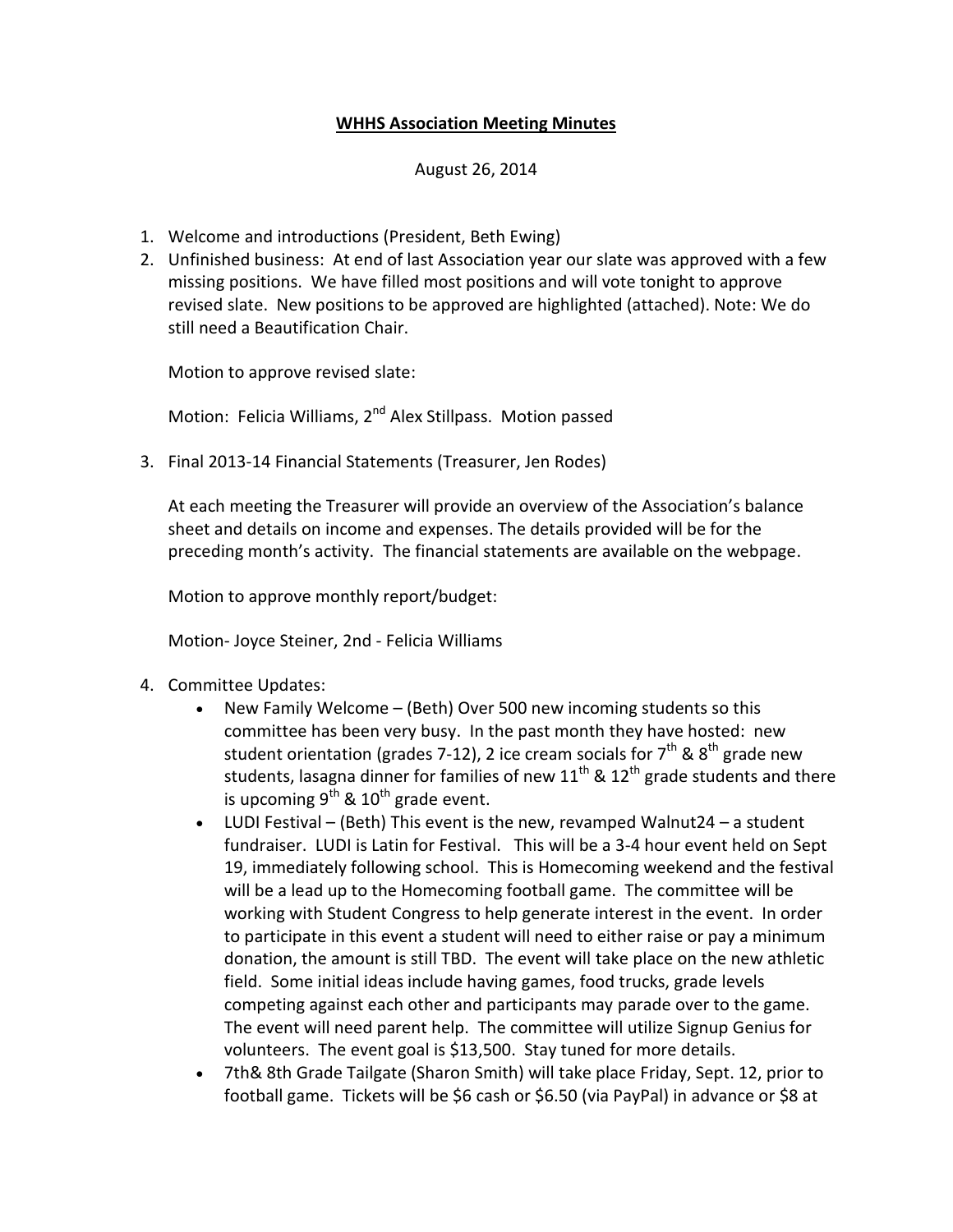door. Will be held on the back terrace overlooking field. Included in ticket price is pizza, dessert, DJ, ticket to the football game. This is a great opportunity to meet other families. They need volunteers to sell tickets, hosts/hostesses, setup/cleanup. Communications begin a week prior to the event. The committee is looking for a graphic designer and chair for ticketing. Please let the committee know if you have any potential contacts for these roles.

- Newsletter (Tim Bonfield) currently looking for fresh ideas for newsletter. The first edition will come out in early September, prior to Ludi so it can be publicized and highlighted. Tim would welcome any information on summer events that might be interesting to be highlighted, any special student accomplishments, etc. Pictures are welcome.
- Hospitality (Laura Deck) Requesting help for Curriculum Night (Sept 30). Committee provides refreshments, volunteers to sell directories and nice touches around the building. The 2<sup>nd</sup> event they will be working on is Prospective Student Open House on November 9. We will need volunteers.
- Directory & E-Communication (Renata Scanio)- Directory will be for sale at curriculum night. It is created from the information on PowerSchool. Opting out directions were sent out earlier this month and you can also find them on the website. There has been a request made to do a zip code sort in the directory to help with carpooling. It is being considered. There is not an electronic or online version of the directory for the protection of everyone's privacy. Also, we need to encourage and educate families on how to sign up for Constant Contact online. This allows you to sign up to receive information in the areas you are interested in (i.e., grade level information, WHIP, Boosters, clubs, sports, etc)
- Legacy of Excellence (Alex Stillpass) There are a few new co-chairs this year. A survey has also been created and the committee is looking for as much feedback/participation as possible. The feedback will allow them to perfect their pitch and figure out the best ways to reach out on the campaign and, hopefully, get greater support. The committee believes there are roughly 1300 families which they view as target donors. Last year the campaign received contributions from just over 300 families. This is far below what they would like to see. The committee recognizes there are a lot of asks but want people to understand and support the thought that there is no such thing as a "free" excellent education, like the one student's receive at WHHS. To continue to make the Walnut experience and education unique we need the support. The first phone-a-thon will be in November. An attendee asked the question whether there is adequate communication of how and where the money actually is spent emphasizing that there needs to be transparency so families see specifically what the money has gone to support. Tim Bonfield stated he would like to put something in the newsletter. A suggestion was also made to visually highlight what the money went to support during Curriculum night. Also, since the faculty directly benefits from the money raised we need to engage the faculty in helping to support and recognize publicly how they benefit from these funds.